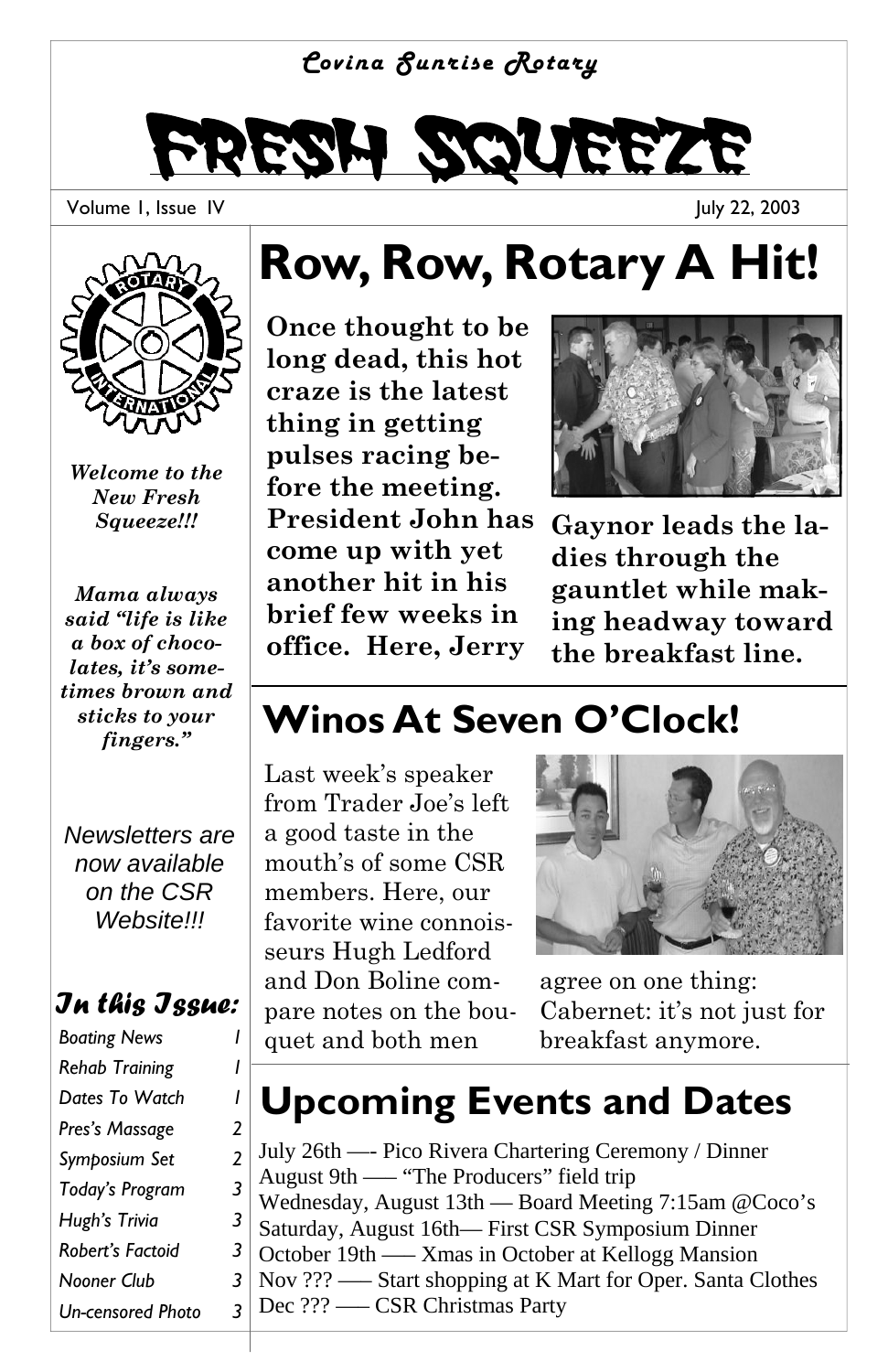# **The President's Massage**

The District Governor's visit is set for Wednesday, Nov 12 at 12:10 here at South Hills Country Club. Our regular meeting on Tuesday will be moved to Wednesday and we will be having a joint meeting with the West Covina Noon Club, West Covina Sunrise Club and the Covina Noon Club. Please mark your calendars and plan to attend. Interested in getting more involved with your club? Sign up for a committee. Here is a list of some of our committees; Rotary International Centennial Celebration 2005, Chairman Hugh Ledford; Membership, Chairman Ed Cooper; Communication, Chairmen Terry Wysocki and Wes Uptergrove; VIP, Chairwoman Pam Pomeroy; Four Way Speech, Chairwoman Laura Pampu; Christmas in October, Chairwoman Shirley Von; Inter-

act Club, Chairman Owen King; Wheelchair Foundation, Chairman Don Boline; and of course there



is the Christmas party and Christmas breakfast, the Kick Out (a very important committee), History Dinner; Tex Everson, Paul Harris, community service and the auction. Avoid the rush and sign up today with the committee chairperson or I can do it for you!

Don't forget to turn in your current year pledge for fines, Tex Everson, Wheelchair and Paul Harris. Thanks to everyone for their support of our programs! Have a great week and go "Lend a Hand". —– John

# **Symposium Dinners Planned**

As we learned last week, one of thusly. The first dinner is set the definitions of the word *symposium* is "A convivial meeting for drinking, eating, music, and intellectual discussion among the ancient Greeks." So, as suggested by Westerday, our monthly parties will be named

for August 16 at the home of Terry and Sue Wysocki and there are a few signup spots left. If interested in hosting a future Symposium Dinner (of any size and structure) at your house, please see Terry.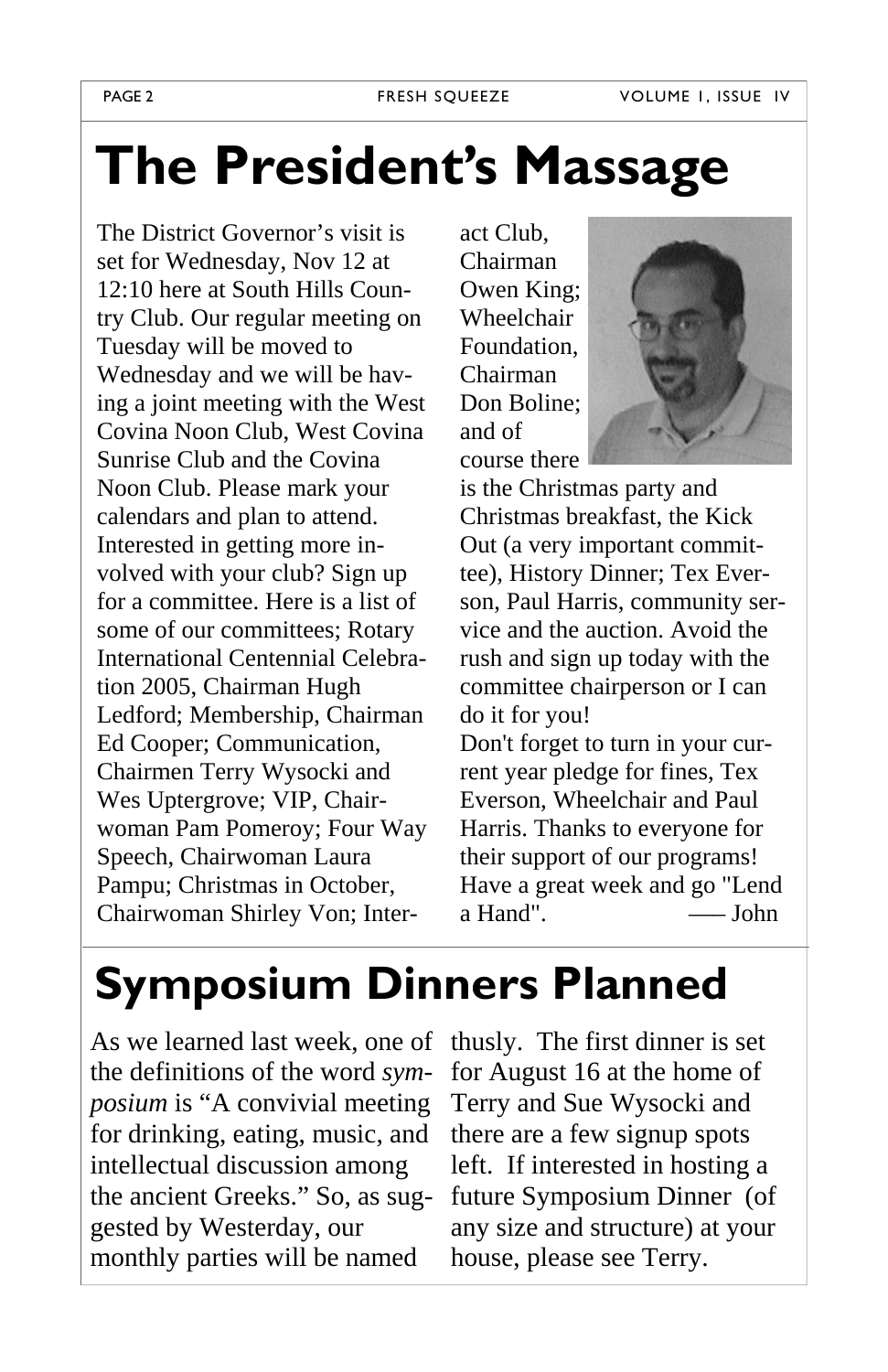# **Today's Program:**

Well, it's time to once again turn introspective and examine the lives of some of our members via the infamous "craft talk". This month, we split the ticket and have one of "us" and one of "them" (depending on

where you stand). Starting off, the young and lovely Ms. Pampu will reveal things about herself that you'd never think of asking about. Then Mr. Gaynor, having many more years to choose from, will select succulent tidbits from his life experience to share with us all.

#### **NEXT WEEK'S SPEAKER:**

 Dr. Alarcon, Urologist from Monterey Park Hospital **NEXT WEEK'S TOPIC:**

Impotence and Other Unmentionables

### **Truth or Fiction?**

By Robert Avila, Fresh Squeeze Reporter

Did you know that at military funerals, the 21-gun salute stands for the sum of the digits in the year 1776?

#### **Noon Club Needs Help**

The "other" Rotary Club in town is participating in the Rotary exchange student program to help show kids from around the world how neat it is to be in America. Unfortunately, they have overbooked exchanges and could use a little assistance. If anyone is interested in hosting a seventeen year old female French student for six months of her twelve month visit, please contact Linda Logan at 332-2978.

# **Hugh's Trivia**

Scientists have determined that one pound of animal fat contains about 3200 calories. Given that, about how far

would you have to run to burn off a pound of the nasty stuff? (answer